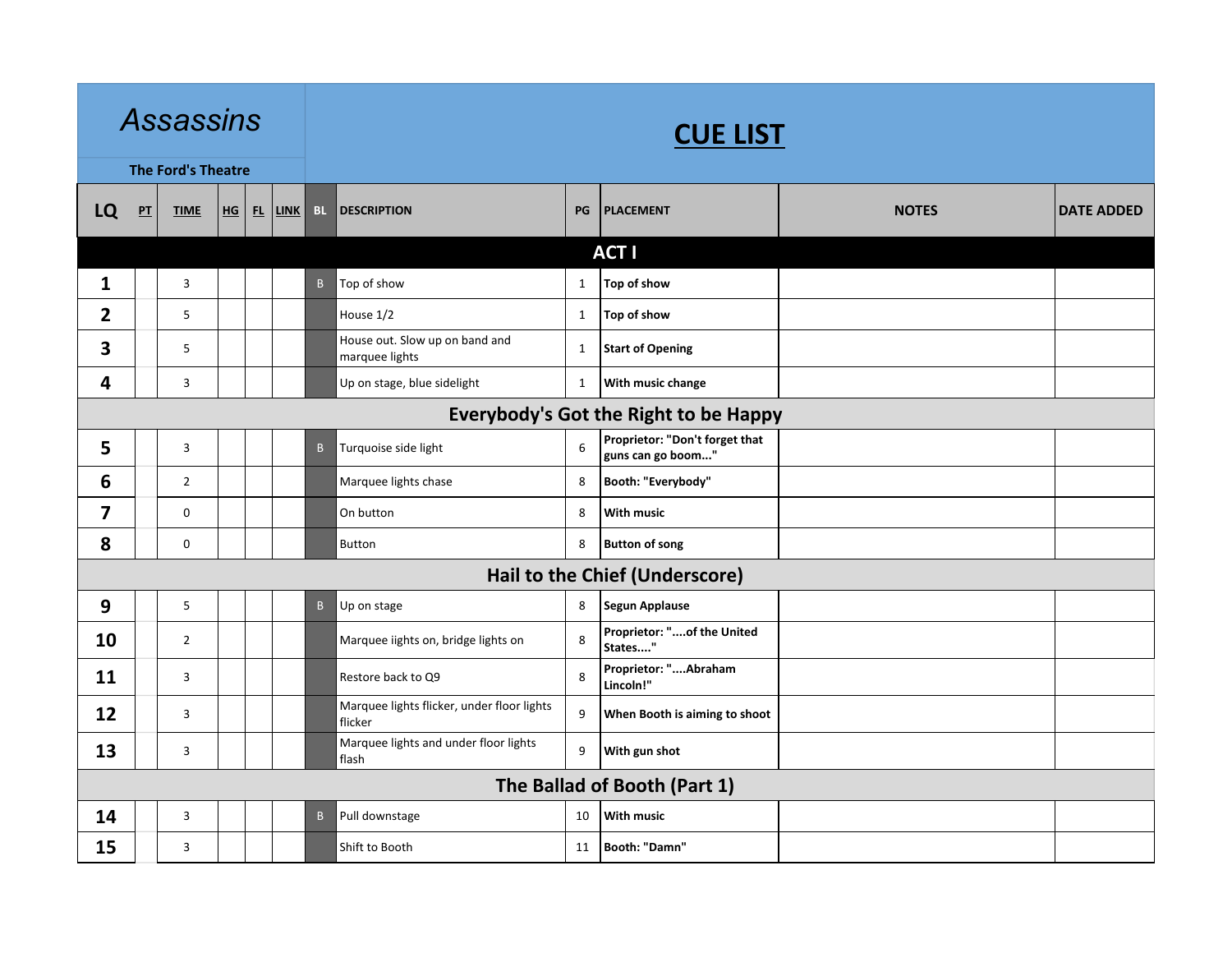|    |                              | <b>Assassins</b>          |  |           |             | <b>CUE LIST</b> |                                                |    |                                                              |              |                   |  |  |  |
|----|------------------------------|---------------------------|--|-----------|-------------|-----------------|------------------------------------------------|----|--------------------------------------------------------------|--------------|-------------------|--|--|--|
|    |                              | <b>The Ford's Theatre</b> |  |           |             |                 |                                                |    |                                                              |              |                   |  |  |  |
| LQ | P                            | <b>TIME</b>               |  | $HG$ $FL$ | <b>LINK</b> | <b>BL</b>       | <b>DESCRIPTION</b>                             | PG | <b>PLACEMENT</b>                                             | <b>NOTES</b> | <b>DATE ADDED</b> |  |  |  |
| 16 |                              | $\overline{7}$            |  |           |             |                 | Add under floor lights                         | 13 | Balladeer: "They say your ship<br>was sinkin', John."        |              |                   |  |  |  |
| 17 |                              | 3                         |  |           |             |                 | Restore to Q14                                 | 14 | Booth: "Please"                                              |              |                   |  |  |  |
|    | The Ballad of Booth (Part 2) |                           |  |           |             |                 |                                                |    |                                                              |              |                   |  |  |  |
| 18 |                              | 5                         |  |           |             | B               | Isolate Booth                                  | 14 | Booth: "Hunt me down, smear<br>my name"                      |              |                   |  |  |  |
| 19 |                              | 5                         |  |           |             |                 | Restore to Q14                                 | 15 | Balladeer: "He said:"                                        |              |                   |  |  |  |
| 20 |                              | 3                         |  |           |             |                 | Isolate Booth                                  | 15 | Booth: "Tell 'em boy-"                                       |              |                   |  |  |  |
| 21 |                              | 5                         |  |           |             |                 | Bring up under floor lights                    | 16 | Booth: "Damn my soul if you<br>must"                         |              |                   |  |  |  |
| 22 |                              | 0                         |  |           |             |                 | Marquee lights flicker                         | 16 | With gunshot                                                 |              |                   |  |  |  |
|    |                              |                           |  |           |             |                 |                                                |    | The Ballad of Booth (Part 3)                                 |              |                   |  |  |  |
| 23 |                              | 3                         |  |           |             | B               | Restore to Q14                                 | 16 | <b>Balladeer: "Johnny Booth was</b><br>a headstrong fellow." |              |                   |  |  |  |
| 24 |                              | 8                         |  |           |             |                 | Open upstage                                   | 17 | As music disappears                                          |              |                   |  |  |  |
|    |                              |                           |  |           |             |                 |                                                |    | <b>Sceen Three</b>                                           |              |                   |  |  |  |
|    |                              |                           |  |           |             |                 |                                                |    | <b>How I saved Roosevelt</b>                                 |              |                   |  |  |  |
| 25 |                              | $\mathbf{3}$              |  |           |             | B               | Up on bridge                                   | 23 | As Roosevelt walks across                                    |              |                   |  |  |  |
| 26 |                              | 0                         |  |           |             |                 | Marquee lights flash                           | 23 | With gunshot                                                 |              |                   |  |  |  |
| 27 |                              | 3                         |  |           |             |                 | Marquee lights on                              | 23 | With music change                                            |              |                   |  |  |  |
| 28 |                              | 5                         |  |           |             |                 | Pull down to Zangara. Under floor lights<br>up | 24 | With music change                                            |              |                   |  |  |  |
| 29 |                              | 5                         |  |           |             |                 | Restore to Q27                                 | 25 | Bystander #4: "The crowd's<br>breaking up"                   |              |                   |  |  |  |
| 30 |                              | 5                         |  |           |             |                 | Restore to Q28                                 | 27 | Zangara: "No-"                                               |              |                   |  |  |  |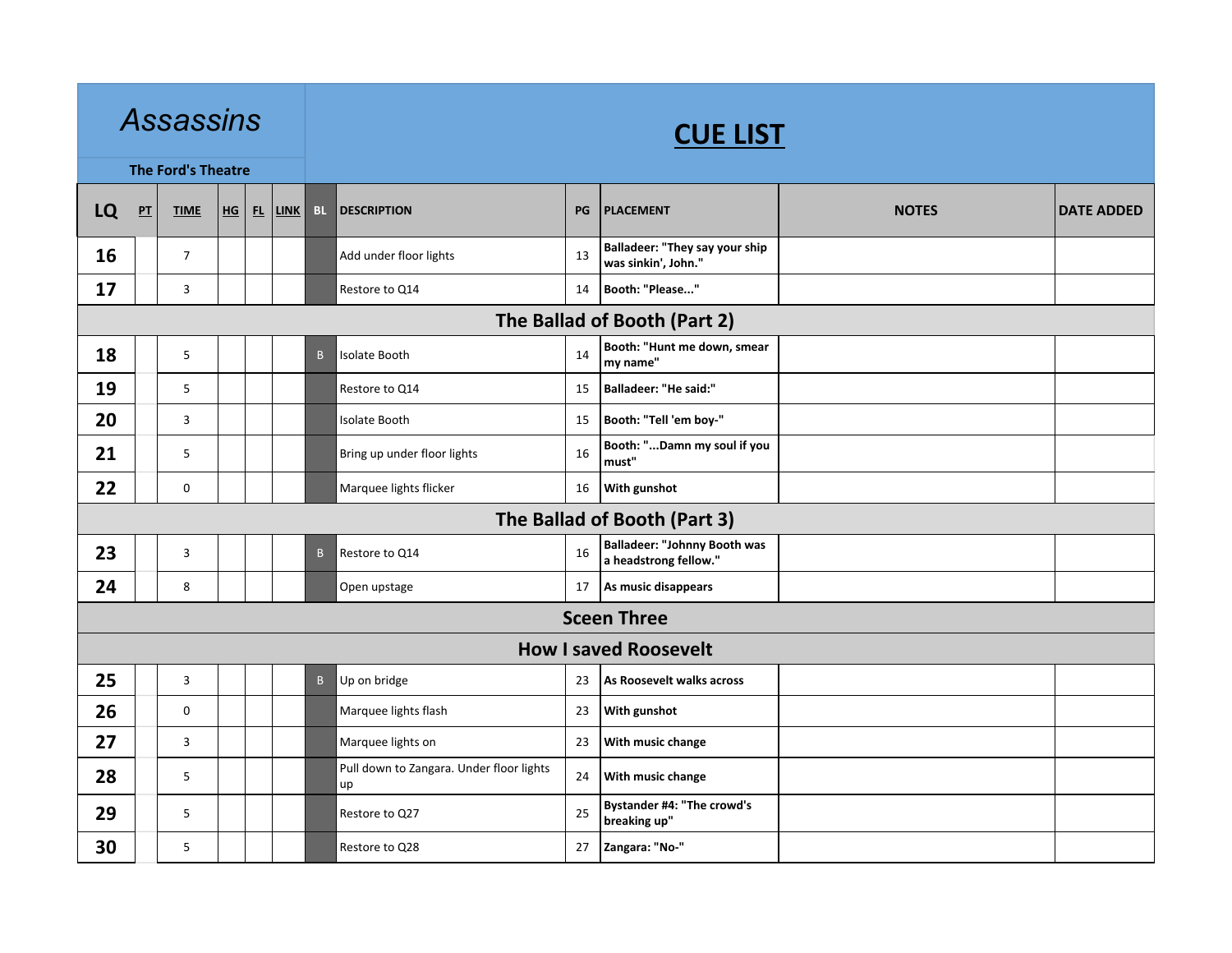|    | <b>Assassins</b><br><b>The Ford's Theatre</b><br>$P$ T<br>$H$ G<br><b>TIME</b><br>5<br>$\mathbf 0$<br>$\mathbf 0$<br>3<br>3<br>$\mathsf 3$<br>$\mathbf{3}$<br>$\mathbf 0$<br>0<br>3<br>$\mathbf 0$<br>$\mathbf 0$<br>3<br>$\mathbf 0$ |   |  |   |      |              |                                                           |    | <b>CUE LIST</b>                    |              |                   |  |  |  |
|----|---------------------------------------------------------------------------------------------------------------------------------------------------------------------------------------------------------------------------------------|---|--|---|------|--------------|-----------------------------------------------------------|----|------------------------------------|--------------|-------------------|--|--|--|
|    |                                                                                                                                                                                                                                       |   |  |   |      |              |                                                           |    |                                    |              |                   |  |  |  |
| LQ |                                                                                                                                                                                                                                       |   |  | E | LINK | BL.          | <b>DESCRIPTION</b>                                        | PG | <b>PLACEMENT</b>                   | <b>NOTES</b> | <b>DATE ADDED</b> |  |  |  |
| 31 |                                                                                                                                                                                                                                       |   |  |   |      |              | Bring up the bridge                                       | 28 | Zangara: "No right!"               |              |                   |  |  |  |
| 32 |                                                                                                                                                                                                                                       |   |  |   |      |              | Marquee lights flicker, under the floor<br>lights come on | 28 | With eletricity sound cue          |              |                   |  |  |  |
| 33 |                                                                                                                                                                                                                                       |   |  |   |      |              | <b>Button</b>                                             | 28 | On Button                          |              |                   |  |  |  |
|    | <b>Scene Five</b>                                                                                                                                                                                                                     |   |  |   |      |              |                                                           |    |                                    |              |                   |  |  |  |
| 34 |                                                                                                                                                                                                                                       |   |  |   |      | B            | Up on stage                                               | 28 | <b>With music</b>                  |              |                   |  |  |  |
| 35 |                                                                                                                                                                                                                                       |   |  |   |      |              | Pull downstage                                            | 29 | <b>With Goldman's enterance</b>    |              |                   |  |  |  |
|    | <b>Scene Six</b>                                                                                                                                                                                                                      |   |  |   |      |              |                                                           |    |                                    |              |                   |  |  |  |
| 36 |                                                                                                                                                                                                                                       |   |  |   |      | $\mathsf B$  | Open up on stage                                          | 33 | Moore: "Shit!"                     |              |                   |  |  |  |
|    |                                                                                                                                                                                                                                       |   |  |   |      |              |                                                           |    | <b>Gun Song</b>                    |              |                   |  |  |  |
| 37 |                                                                                                                                                                                                                                       |   |  |   |      | $\mathsf{B}$ | Pull down to Czolgosz                                     | 39 | <b>With music</b>                  |              |                   |  |  |  |
| 38 |                                                                                                                                                                                                                                       |   |  |   |      |              | Marquee lights flicker                                    | 39 | With trigger click                 |              |                   |  |  |  |
| 39 |                                                                                                                                                                                                                                       |   |  |   |      |              | Marqee lights flicker                                     | 39 | With trigger click                 |              |                   |  |  |  |
| 40 |                                                                                                                                                                                                                                       |   |  |   |      |              | Pull to Guiteau                                           | 40 | Czolgosz: "I hate this gun."       |              |                   |  |  |  |
| 41 |                                                                                                                                                                                                                                       |   |  |   |      |              | Marquee lights flicker                                    | 40 | With trigger click                 |              |                   |  |  |  |
| 42 |                                                                                                                                                                                                                                       |   |  |   |      |              | Marquee lights flicker                                    | 40 | With trigger click                 |              |                   |  |  |  |
| 43 |                                                                                                                                                                                                                                       |   |  |   |      |              | Pull to Moore                                             | 40 | All Three: "-Change the world."    |              |                   |  |  |  |
| 44 |                                                                                                                                                                                                                                       |   |  |   |      |              | Marquee lights flash                                      | 42 | With gun shot                      |              |                   |  |  |  |
| 45 |                                                                                                                                                                                                                                       | 3 |  |   |      |              | Pull to Czolgosz                                          | 42 | Quartet: "To change the<br>world." |              |                   |  |  |  |
|    |                                                                                                                                                                                                                                       |   |  |   |      |              |                                                           |    | The Ballad of Czolgosz (Part 1)    |              |                   |  |  |  |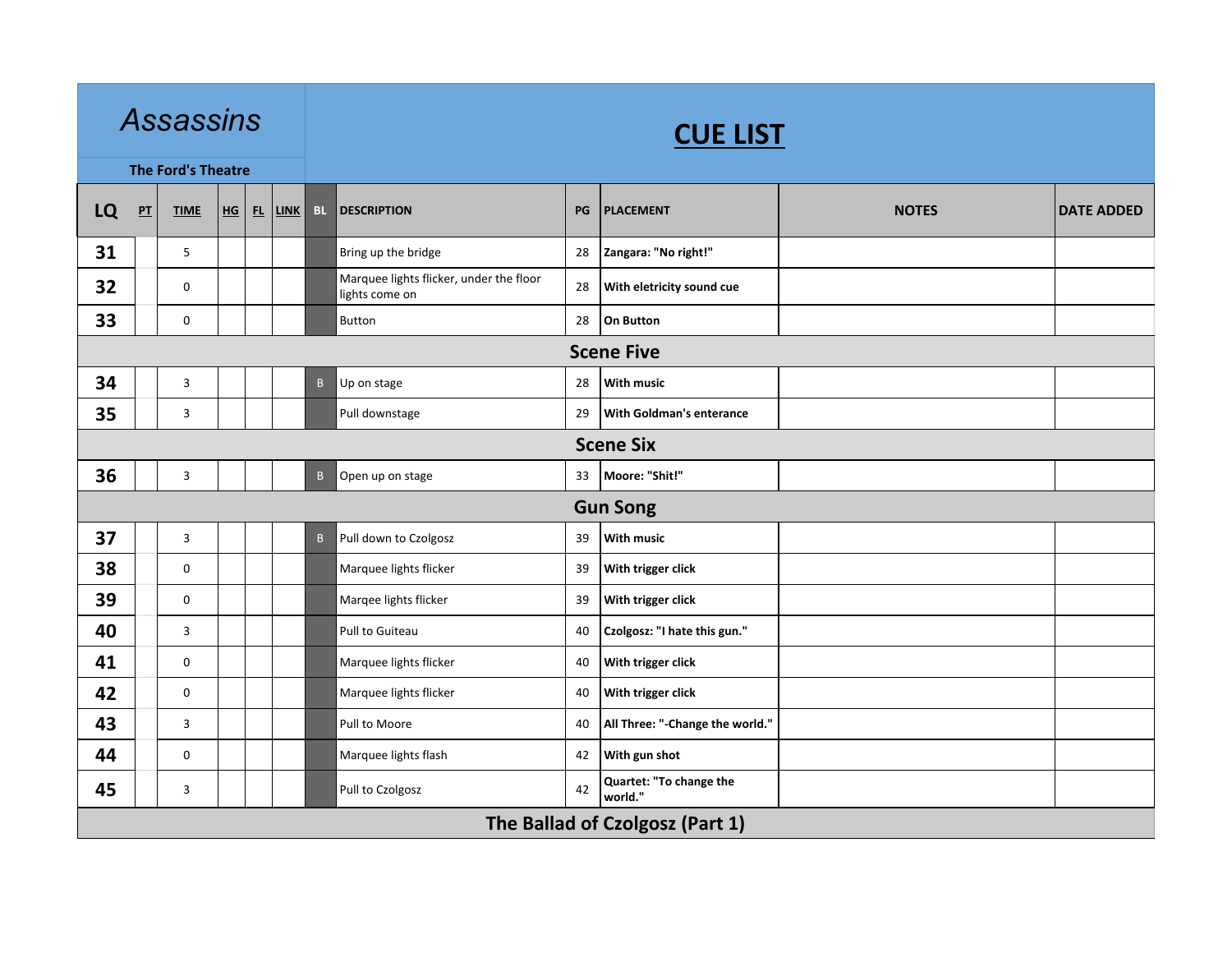| <b>Assassins</b><br><b>The Ford's Theatre</b><br>LQ<br>P <sub>T</sub><br>HG<br>FL<br><b>TIME</b><br>46<br>3<br>47<br>3<br>48<br>3<br>49<br>3<br>50<br>3<br>51<br>$\mathbf{3}$<br>52<br>$\mathbf 0$<br>53<br>$\mathbf 0$<br>54<br>$\overline{5}$ |                                 |              |  |  |             |              | <b>CUE LIST</b>        |    |                                          |              |                   |  |  |
|-------------------------------------------------------------------------------------------------------------------------------------------------------------------------------------------------------------------------------------------------|---------------------------------|--------------|--|--|-------------|--------------|------------------------|----|------------------------------------------|--------------|-------------------|--|--|
|                                                                                                                                                                                                                                                 |                                 |              |  |  |             |              |                        |    |                                          |              |                   |  |  |
|                                                                                                                                                                                                                                                 |                                 |              |  |  | <b>LINK</b> | <b>BL</b>    | <b>DESCRIPTION</b>     | PG | <b>PLACEMENT</b>                         | <b>NOTES</b> | <b>DATE ADDED</b> |  |  |
|                                                                                                                                                                                                                                                 |                                 |              |  |  |             | B            | Pull to Balladeer      | 43 | With music                               |              |                   |  |  |
|                                                                                                                                                                                                                                                 |                                 |              |  |  |             |              | Up on bridge           | 43 | Balladeer: "To the head of the<br>line!" |              |                   |  |  |
|                                                                                                                                                                                                                                                 | The Ballad of Czolgosz (Part 2) |              |  |  |             |              |                        |    |                                          |              |                   |  |  |
|                                                                                                                                                                                                                                                 |                                 |              |  |  |             | B            | Robe on Fairgoer #1    | 45 | <b>Before line</b>                       |              |                   |  |  |
|                                                                                                                                                                                                                                                 |                                 |              |  |  |             |              | Robe on Fairgoer #2    | 45 | <b>Before line</b>                       |              |                   |  |  |
|                                                                                                                                                                                                                                                 |                                 |              |  |  |             |              | Robe on Fairgoer #3    | 45 | <b>Before line</b>                       |              |                   |  |  |
|                                                                                                                                                                                                                                                 | The Ballad of Czolgosz (Part 3) |              |  |  |             |              |                        |    |                                          |              |                   |  |  |
|                                                                                                                                                                                                                                                 |                                 |              |  |  |             | B            | Marquee lights flicker | 46 | When Czolgosz aims the gun               |              |                   |  |  |
|                                                                                                                                                                                                                                                 |                                 |              |  |  |             |              | Marquee lights flash   | 46 | With gun shot                            |              |                   |  |  |
|                                                                                                                                                                                                                                                 |                                 |              |  |  |             |              | Button                 | 46 | On Button                                |              |                   |  |  |
|                                                                                                                                                                                                                                                 |                                 |              |  |  |             |              |                        |    | <b>Czolgosz Playoff</b>                  |              |                   |  |  |
|                                                                                                                                                                                                                                                 |                                 |              |  |  |             | B            | Up on Stage            | 46 | <b>With music</b>                        |              |                   |  |  |
| 55                                                                                                                                                                                                                                              |                                 | 3            |  |  |             |              | Shift to Byck          | 46 | On button                                |              |                   |  |  |
|                                                                                                                                                                                                                                                 |                                 |              |  |  |             |              |                        |    | <b>Scene Nine</b>                        |              |                   |  |  |
| 56                                                                                                                                                                                                                                              |                                 | $\mathbf{3}$ |  |  |             | $\mathsf{B}$ | Pull downstage         | 48 | <b>With music</b>                        |              |                   |  |  |
|                                                                                                                                                                                                                                                 |                                 |              |  |  |             |              |                        |    | <b>Scene Ten</b>                         |              |                   |  |  |
|                                                                                                                                                                                                                                                 |                                 |              |  |  |             |              |                        |    | <b>Unworthy of Your Love</b>             |              |                   |  |  |
| 57                                                                                                                                                                                                                                              |                                 | 5            |  |  |             | $\mathsf B$  | Pull to Hinckley       | 51 | <b>With music</b>                        |              |                   |  |  |
| 58                                                                                                                                                                                                                                              |                                 | 5            |  |  |             |              | Pull to Froome         | 52 | Fromme: "I am nothing."                  |              |                   |  |  |
| 59                                                                                                                                                                                                                                              |                                 | 5            |  |  |             |              | Up on downstage        | 52 | Fromme: "Set you free-"                  |              |                   |  |  |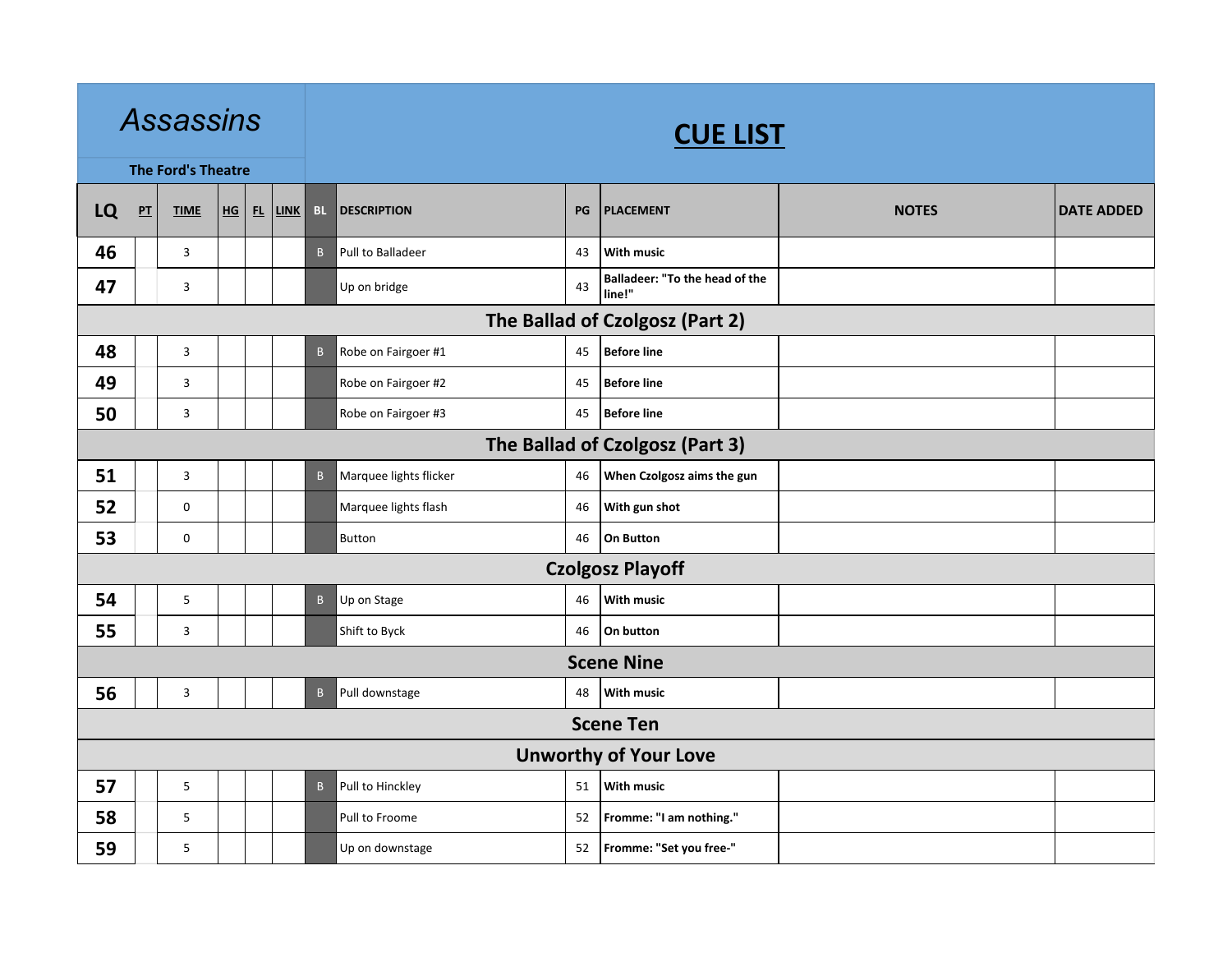|    |                              | <b>Assassins</b>          |    |             |             |              |                                    |    | <b>CUE LIST</b>                             |              |                   |
|----|------------------------------|---------------------------|----|-------------|-------------|--------------|------------------------------------|----|---------------------------------------------|--------------|-------------------|
|    |                              | <b>The Ford's Theatre</b> |    |             |             |              |                                    |    |                                             |              |                   |
| LQ | $P$ T                        | <b>TIME</b>               | HG | FL          | <b>LINK</b> | <b>BL</b>    | <b>DESCRIPTION</b>                 | PG | <b>PLACEMENT</b>                            | <b>NOTES</b> | <b>DATE ADDED</b> |
| 60 |                              | $5\phantom{.0}$           |    |             |             |              | Marquee lights flicker like starts | 53 | Both: "I am unworthy of your<br>love"       |              |                   |
| 61 |                              | $\mathbf{1}$              |    |             |             |              | <b>Button</b>                      | 53 | On button                                   |              |                   |
| 62 |                              | 3                         |    |             |             |              | Restore to Q56                     | 53 | Segune appleause                            |              |                   |
| 63 |                              | $\mathbf 0$               |    | 3           |             |              | Marquee lights flash               | 53 | With gun shot                               |              |                   |
| 64 |                              | $20\,$                    |    |             |             |              | Under the floor lights come on     | 53 |                                             |              |                   |
| 65 |                              | $\mathbf 0$               |    |             |             |              | Marquee lights flash               | 53 | With gun shot                               |              |                   |
| 66 |                              | $\mathbf 0$               |    |             |             |              | Marquee lights flash               | 54 | With gun shot                               |              |                   |
| 67 |                              | $\mathbf 0$               |    |             |             |              | Marquee lights flash               | 54 | With gun shot                               |              |                   |
|    |                              |                           |    |             |             |              |                                    |    | <b>Scene Eleven</b>                         |              |                   |
| 68 |                              | 3                         |    |             |             | $\mathsf B$  | Up on stage                        | 55 | <b>Segune Appleause</b>                     |              |                   |
| 69 |                              | 3                         |    |             |             |              | Up on bridge                       | 57 | <b>With President Garfield</b><br>enterance |              |                   |
| 70 |                              | $\mathbf 0$               |    | $\mathbf 0$ |             |              | Marquee lights flash               | 57 | With gun shot                               |              |                   |
| 71 |                              | $\overline{2}$            |    |             |             |              | Pull down to Guiteau               | 57 |                                             |              |                   |
|    | <b>The Ballad of Guiteau</b> |                           |    |             |             |              |                                    |    |                                             |              |                   |
| 72 |                              | $\overline{3}$            |    |             |             | $\mathsf{B}$ | Pull to Balladeer                  | 58 | <b>With music</b>                           |              |                   |
| 73 |                              | 3                         |    |             |             |              | Pull to Guiteau                    | 59 | Balladeer: "And he'd say:"                  |              |                   |
| 74 |                              | 3                         |    |             |             |              | Restore to Q72                     | 59 | Guiteau: "I am going to the<br>Lordy"       |              |                   |
| 75 |                              | $\overline{3}$            |    |             |             |              | Restore to Q73                     | 59 | Balladeer: "Still, he snag:"                |              |                   |
| 76 |                              | 3                         |    |             |             |              | Restore to Q71                     | 60 | Guiteau: "I am going to the<br>Lordy"       |              |                   |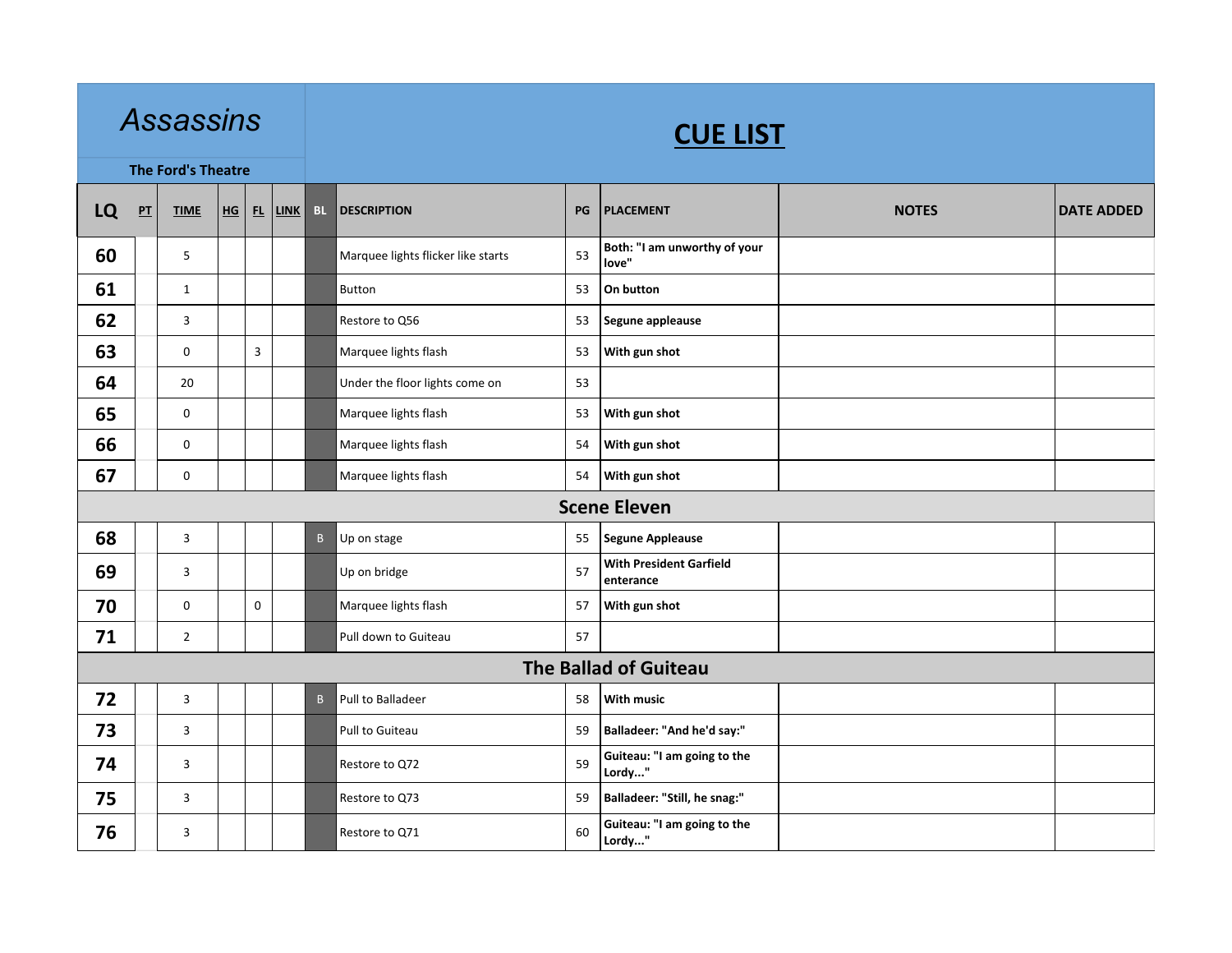| <b>Assassins</b><br><b>The Ford's Theatre</b><br>LQ<br>$H_G$ $H$<br>$P$ T<br><b>TIME</b><br>77<br>3<br>78<br>3<br>79<br>3<br>80<br>$\mathbf 0$<br>81<br>$\mathbf{3}$<br>82<br>5<br>83<br>3<br>84<br>$\sqrt{5}$<br>85<br>3<br>86<br>$\overline{2}$ |  |                |  |   |             | <b>CUE LIST</b> |                                 |    |                                                |              |                   |  |  |  |  |
|---------------------------------------------------------------------------------------------------------------------------------------------------------------------------------------------------------------------------------------------------|--|----------------|--|---|-------------|-----------------|---------------------------------|----|------------------------------------------------|--------------|-------------------|--|--|--|--|
|                                                                                                                                                                                                                                                   |  |                |  |   |             |                 |                                 |    |                                                |              |                   |  |  |  |  |
|                                                                                                                                                                                                                                                   |  |                |  |   | <b>LINK</b> | <b>BL</b>       | <b>DESCRIPTION</b>              | PG | <b>PLACEMENT</b>                               | <b>NOTES</b> | <b>DATE ADDED</b> |  |  |  |  |
|                                                                                                                                                                                                                                                   |  |                |  |   |             |                 | Marquee lights chase            | 61 | Guiteau: "I am going to the<br>Lordy"          |              |                   |  |  |  |  |
|                                                                                                                                                                                                                                                   |  |                |  |   |             |                 | Restore to Q71                  | 61 | <b>Balladeer: "Look on the bright</b><br>side" |              |                   |  |  |  |  |
|                                                                                                                                                                                                                                                   |  |                |  |   |             |                 | Marquee lights flicker          | 62 | <b>Balladeer: "Wait until</b><br>tomorrow"     |              |                   |  |  |  |  |
|                                                                                                                                                                                                                                                   |  |                |  |   |             |                 | Button. Floor lights on         | 62 | On button                                      |              |                   |  |  |  |  |
|                                                                                                                                                                                                                                                   |  |                |  |   |             |                 | Up on stage                     | 62 | With music                                     |              |                   |  |  |  |  |
| 5                                                                                                                                                                                                                                                 |  |                |  |   |             |                 |                                 |    |                                                |              |                   |  |  |  |  |
|                                                                                                                                                                                                                                                   |  |                |  |   |             | $\mathsf{B}$    | Up on bridge                    | 67 | <b>With President Ford's</b><br>enterance      |              |                   |  |  |  |  |
|                                                                                                                                                                                                                                                   |  |                |  | 5 |             |                 | Marquee lights start to flicker | 68 | <b>Trigger click</b>                           |              |                   |  |  |  |  |
|                                                                                                                                                                                                                                                   |  |                |  |   |             |                 | Under floor lights come up      | 68 |                                                |              |                   |  |  |  |  |
|                                                                                                                                                                                                                                                   |  |                |  |   |             |                 | Pull to Byck                    | 68 | <b>With music</b>                              |              |                   |  |  |  |  |
|                                                                                                                                                                                                                                                   |  |                |  |   |             |                 |                                 |    | <b>Scene Fourteen</b>                          |              |                   |  |  |  |  |
|                                                                                                                                                                                                                                                   |  |                |  |   |             | $\mathsf{B}$    | Marquee lights flicker          | 70 | Byck: "We kill the President."                 |              |                   |  |  |  |  |
|                                                                                                                                                                                                                                                   |  |                |  |   |             |                 |                                 |    | <b>Another National Anthem</b>                 |              |                   |  |  |  |  |
| 87                                                                                                                                                                                                                                                |  | $\overline{3}$ |  |   |             | B               | Up on stage                     | 71 | With music                                     |              |                   |  |  |  |  |
| 88                                                                                                                                                                                                                                                |  | $\mathbf{1}$   |  |   |             |                 | Robe on Czolgosz                | 71 | Czolgosz: "I did it"                           |              |                   |  |  |  |  |
| 89                                                                                                                                                                                                                                                |  | $\mathbf{1}$   |  |   |             |                 | Robe on Booth                   | 71 | Booth: "I did it"                              |              |                   |  |  |  |  |
| 90                                                                                                                                                                                                                                                |  | $\mathbf{1}$   |  |   |             |                 | Robe on Hinckley                | 71 | Hinckley: "I did it"                           |              |                   |  |  |  |  |
| 91                                                                                                                                                                                                                                                |  | $\mathbf{1}$   |  |   |             |                 | Robe on Fromme                  | 71 | Fromme: "I did it"                             |              |                   |  |  |  |  |
| 92                                                                                                                                                                                                                                                |  | 1              |  |   |             |                 | Robe on Zangara                 | 71 | Zangara: "I did it"                            |              |                   |  |  |  |  |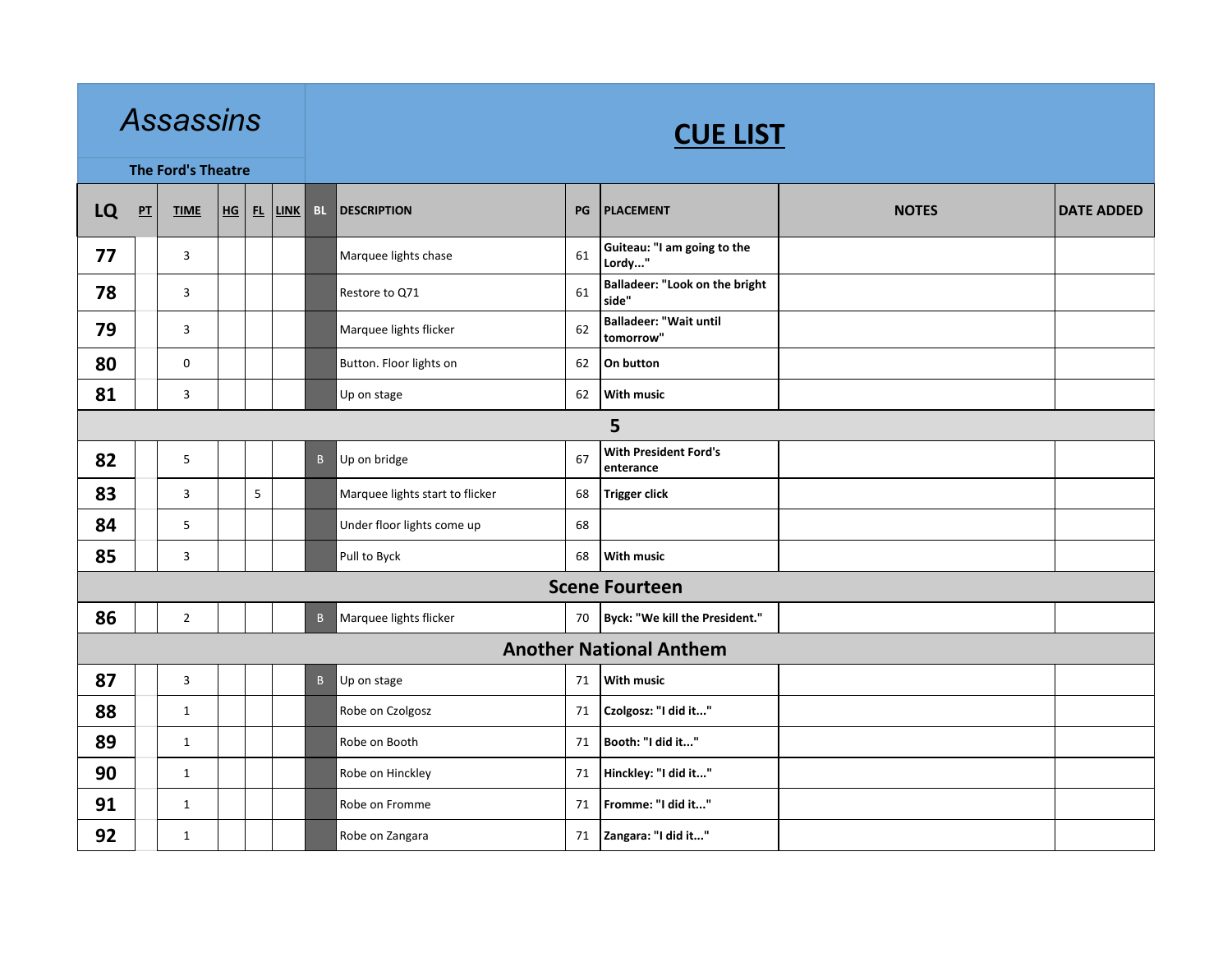|     |    | <b>Assassins</b>          |           |             |          |                                                                               |    | <b>CUE LIST</b>                                            |              |                   |
|-----|----|---------------------------|-----------|-------------|----------|-------------------------------------------------------------------------------|----|------------------------------------------------------------|--------------|-------------------|
|     |    | <b>The Ford's Theatre</b> |           |             |          |                                                                               |    |                                                            |              |                   |
| LQ  | PT | <b>TIME</b>               | $HG$ $FL$ | <b>LINK</b> | BL.      | <b>DESCRIPTION</b>                                                            | PG | <b>PLACEMENT</b>                                           | <b>NOTES</b> | <b>DATE ADDED</b> |
| 93  |    | $\mathbf{1}$              |           |             |          | Robe on Guiteau                                                               | 71 | Guiteau: "I did it"                                        |              |                   |
| 94  |    | $\mathbf{1}$              |           |             |          | Robe on Moore                                                                 | 71 | Moore: "I did it"                                          |              |                   |
| 95  |    | $\mathbf{1}$              |           |             |          | Robe on Byck                                                                  | 71 | Byck: "Where's my prize?"                                  |              |                   |
| 96  |    | 3                         |           |             |          | Pull to Balladeer                                                             | 73 | Byck: "Nobody would listen!"                               |              |                   |
| 97  |    | 3                         |           |             |          | Up on stage                                                                   | 73 | Balladeer: "We're sorry"                                   |              |                   |
| 98  |    | $\mathbf{3}$              |           |             |          | Pull to Balladeer                                                             | 74 | All: "Where's my prize"                                    |              |                   |
| 99  |    | 3                         |           |             |          | Up on stage                                                                   | 74 | Balladeer: "a rock star-"                                  |              |                   |
| 100 |    | 3                         |           |             |          | Pull to Proprietor                                                            | 75 | All: "Listen!"                                             |              |                   |
| 101 |    | 3                         |           |             |          | Up on stage                                                                   | 76 | Proprietor: "Take a look<br>around"                        |              |                   |
| 102 |    | 3                         |           |             |          | Marquee lights start chasing                                                  | 79 | All: "Right, all you have to<br>do"                        |              |                   |
| 103 |    | $\mathbf{1}$              |           |             |          | Marquee lights stop                                                           | 79 | All: "Until you get a prize"                               |              |                   |
| 104 |    | 5                         |           |             |          | Shift downstage                                                               | 80 | Segune #8a-Depository Scene                                |              |                   |
|     |    |                           |           |             |          |                                                                               |    | <b>Scene Sixteen</b>                                       |              |                   |
| 105 |    | 20                        |           |             | $\sf{B}$ | Marquee lights start to flicker very slowly<br>and then build up in intensity | 92 | <b>With music</b>                                          |              |                   |
| 106 |    | 0                         |           |             |          | Marquee lights freeze                                                         | 95 | Booth: "All you have to do is<br>move your little finger." |              |                   |
| 107 |    | $\mathbf{1}$              |           |             |          | Marquee lights continue to flicker                                            | 96 | When Oswald aims the gun                                   |              |                   |
| 108 |    | $\boldsymbol{0}$          |           |             |          | Marqee lights flash                                                           | 97 | With gun shot                                              |              |                   |
| 109 |    | 5                         |           |             |          | Lights up on bridge                                                           | 97 | When music continues                                       |              |                   |
|     |    |                           |           |             |          |                                                                               |    | <b>Something Just Broke (Part 1)</b>                       |              |                   |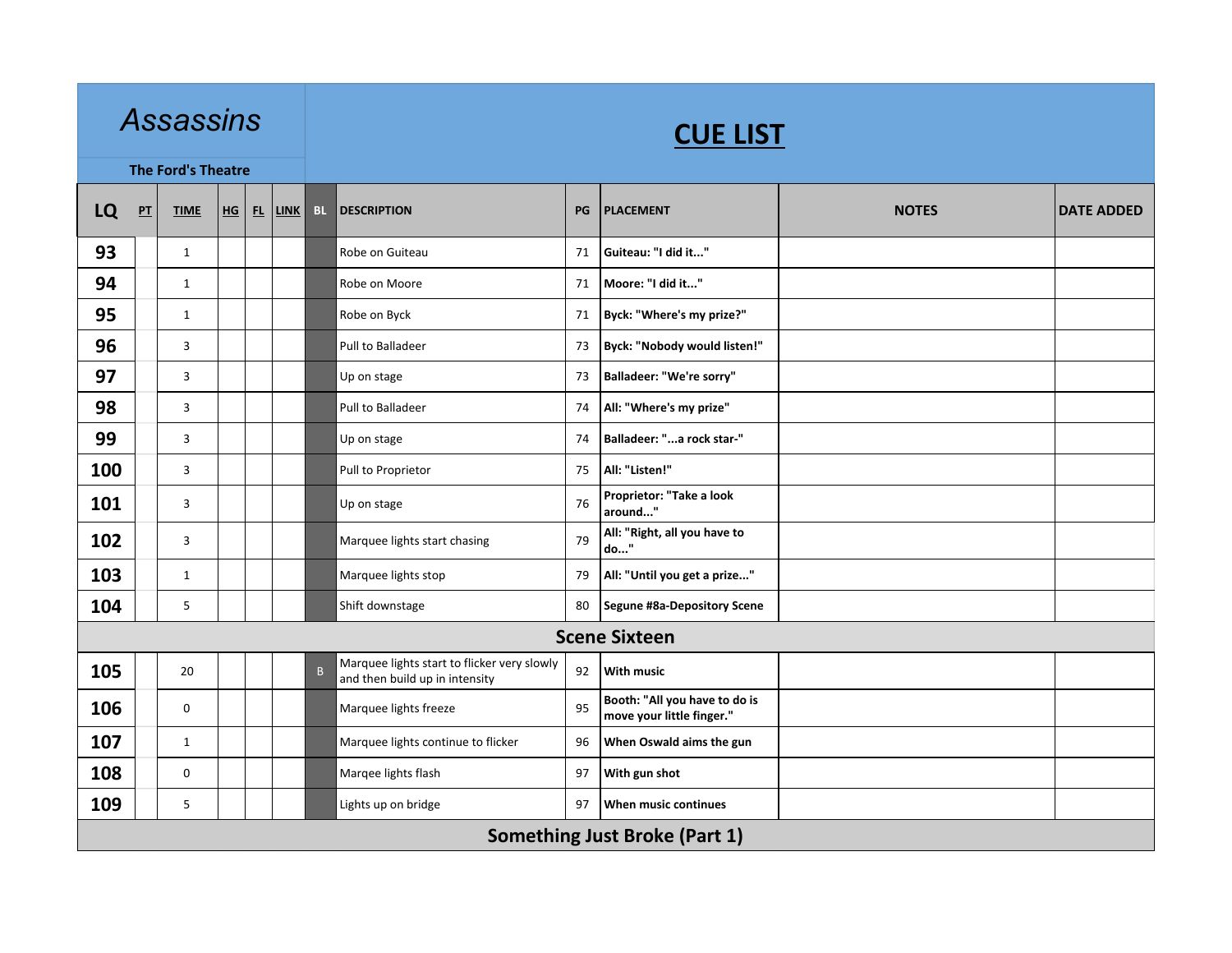|                                      | <b>Assassins</b><br><b>The Ford's Theatre</b><br>LQ<br>$P$ T<br>$HG$ $FL$<br><b>TIME</b><br>$\mathbf{1}$<br>$\mathbf{1}$<br>$\mathbf{1}$<br>$\mathbf{1}$<br>$\mathbf{1}$<br>$\mathbf{1}$<br>3<br>3<br>3<br>$\overline{3}$<br>$\mathbf 0$<br>12 |                |  |  | <b>CUE LIST</b> |              |                                          |     |                                                                                 |              |                   |  |  |  |
|--------------------------------------|------------------------------------------------------------------------------------------------------------------------------------------------------------------------------------------------------------------------------------------------|----------------|--|--|-----------------|--------------|------------------------------------------|-----|---------------------------------------------------------------------------------|--------------|-------------------|--|--|--|
|                                      |                                                                                                                                                                                                                                                |                |  |  |                 |              |                                          |     |                                                                                 |              |                   |  |  |  |
|                                      |                                                                                                                                                                                                                                                |                |  |  | <b>LINK</b>     | <b>BL</b>    | <b>DESCRIPTION</b>                       | PG  | <b>PLACEMENT</b>                                                                | <b>NOTES</b> | <b>DATE ADDED</b> |  |  |  |
| 110                                  |                                                                                                                                                                                                                                                |                |  |  |                 | $\mathsf{B}$ | Robe on Housewife                        | 98  | <b>With music</b>                                                               |              |                   |  |  |  |
| 111                                  |                                                                                                                                                                                                                                                |                |  |  |                 |              | Robe on Office Clerk                     | 98  | <b>Proprietor: "The President's</b><br>been shot"                               |              |                   |  |  |  |
| 112                                  |                                                                                                                                                                                                                                                |                |  |  |                 |              | Robe on Gentleman                        | 98  | Clerk: "When I heard"                                                           |              |                   |  |  |  |
|                                      | <b>Something Just Broke (Part 2)</b>                                                                                                                                                                                                           |                |  |  |                 |              |                                          |     |                                                                                 |              |                   |  |  |  |
| 113                                  |                                                                                                                                                                                                                                                |                |  |  |                 | $\mathsf{B}$ | Robe on Farmer                           | 99  | <b>With music</b>                                                               |              |                   |  |  |  |
| 114                                  |                                                                                                                                                                                                                                                |                |  |  |                 |              | Robe on Factory Hand                     | 99  | Farmer: "Plowing"                                                               |              |                   |  |  |  |
| 115                                  |                                                                                                                                                                                                                                                |                |  |  |                 |              | Robe on School Teacher                   | 99  | <b>Factory Hand: "We were</b><br>working at the plant"                          |              |                   |  |  |  |
| <b>Something Just Broke (Part 3)</b> |                                                                                                                                                                                                                                                |                |  |  |                 |              |                                          |     |                                                                                 |              |                   |  |  |  |
| 116                                  |                                                                                                                                                                                                                                                |                |  |  |                 | B            | Up on stage and bridge                   |     | 101 With music                                                                  |              |                   |  |  |  |
|                                      |                                                                                                                                                                                                                                                |                |  |  |                 |              |                                          |     | <b>Everybody's Got the Right (Finale)</b>                                       |              |                   |  |  |  |
| 117                                  |                                                                                                                                                                                                                                                |                |  |  |                 | $\mathsf B$  | Pull downstage                           | 105 | With music                                                                      |              |                   |  |  |  |
| 118                                  |                                                                                                                                                                                                                                                |                |  |  |                 |              | Full stage                               | 106 | All: "Free country!"                                                            |              |                   |  |  |  |
| 119                                  |                                                                                                                                                                                                                                                |                |  |  |                 |              | Marquee lights start chasing             | 107 | <b>Group (High Voices):</b><br>"Everybody's got the right to<br>some sunshine-" |              |                   |  |  |  |
| 120                                  |                                                                                                                                                                                                                                                |                |  |  |                 |              | Marquee lights off                       | 107 | With trigger click                                                              |              |                   |  |  |  |
| 121                                  |                                                                                                                                                                                                                                                |                |  |  |                 |              | Marquee lights fade up                   | 107 | All: "Dreams."                                                                  |              |                   |  |  |  |
| 122                                  |                                                                                                                                                                                                                                                | $\mathbf 0$    |  |  |                 |              | Marquee lights flash. Bright full stage. | 107 | With gun shot                                                                   |              |                   |  |  |  |
| 123                                  |                                                                                                                                                                                                                                                | $\mathbf 0$    |  |  |                 |              | Blackout                                 | 107 | With button                                                                     |              |                   |  |  |  |
|                                      |                                                                                                                                                                                                                                                |                |  |  |                 |              |                                          |     | <b>Bows</b>                                                                     |              |                   |  |  |  |
| 124                                  |                                                                                                                                                                                                                                                | $\overline{3}$ |  |  |                 | $\mathsf{B}$ | <b>Full Stage</b>                        |     | <b>With music</b>                                                               |              |                   |  |  |  |